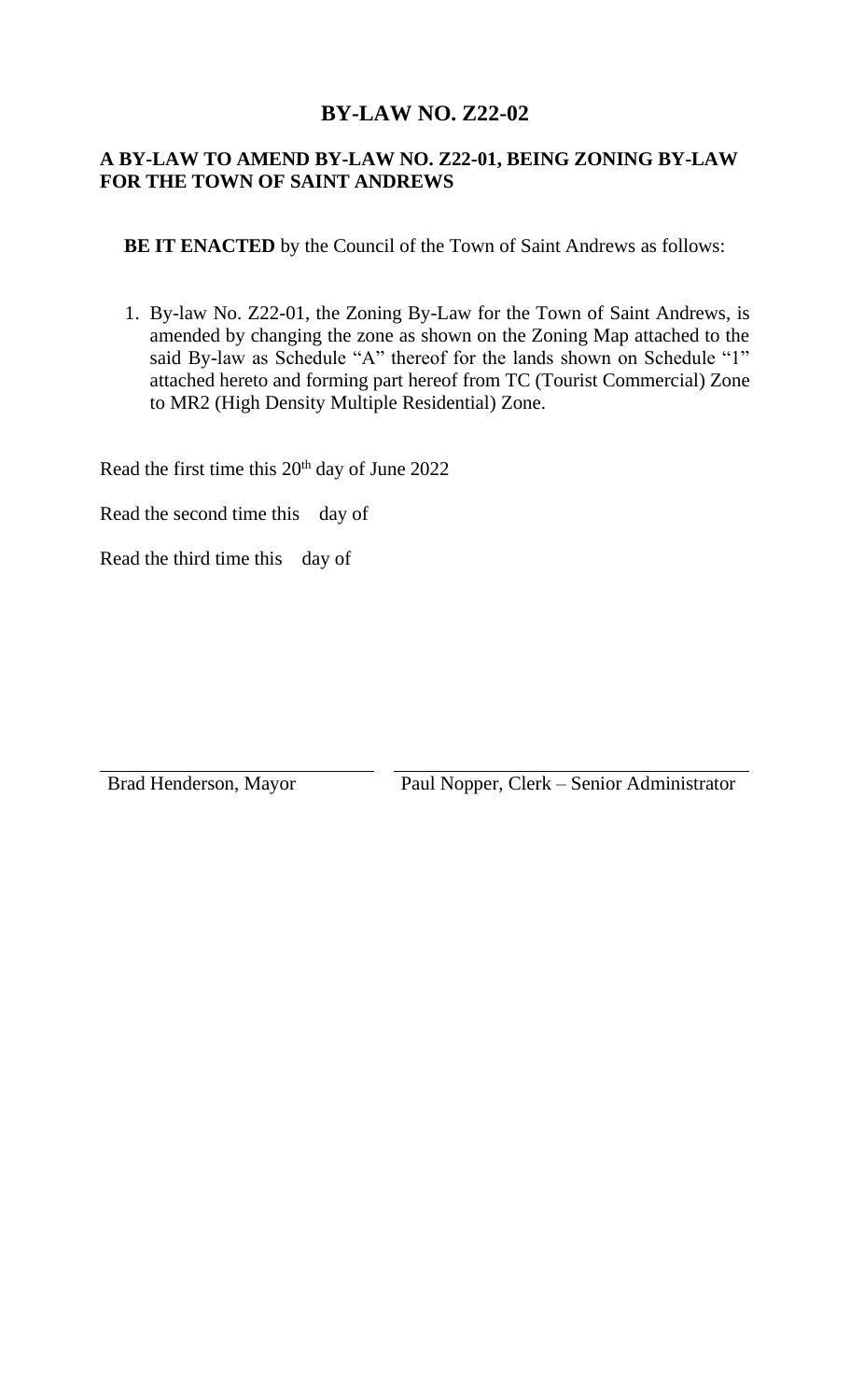I, **Paul Nopper,** of the Town of Saint Andrews, in the County of Charlotte and Province of New Brunswick, Town Clerk, DO SOLEMNLY DECLARE:

- 1. THAT I am the Town Clerk of the Town of Saint Andrews, a municipal corporation, and have personal knowledge of the facts herein declared.
- 2. THAT the requirements of Sections 59, 110 and 111 of the *Community Planning Act* have been complied with in respect to Bylaw No. Z22-02, A Bylaw to amend Bylaw No. Z22-01, Being the Zoning By-law for the Town of Saint Andrews.
- 3. AND I make this solemn declaration conscientiously believing it to be true and knowing that it is of the same force and effect as if made under oath and by virtue of the *Evidence Act.*

DECLARED before me at the Town of Saint Andrews, in the County of Charlotte and Province of New Brunswick, this day of

\_\_\_\_\_\_\_\_\_\_\_\_\_\_\_\_\_\_\_\_\_\_\_\_\_\_\_\_ COMMISSIONER OF OATHS Paul Nopper, Clerk